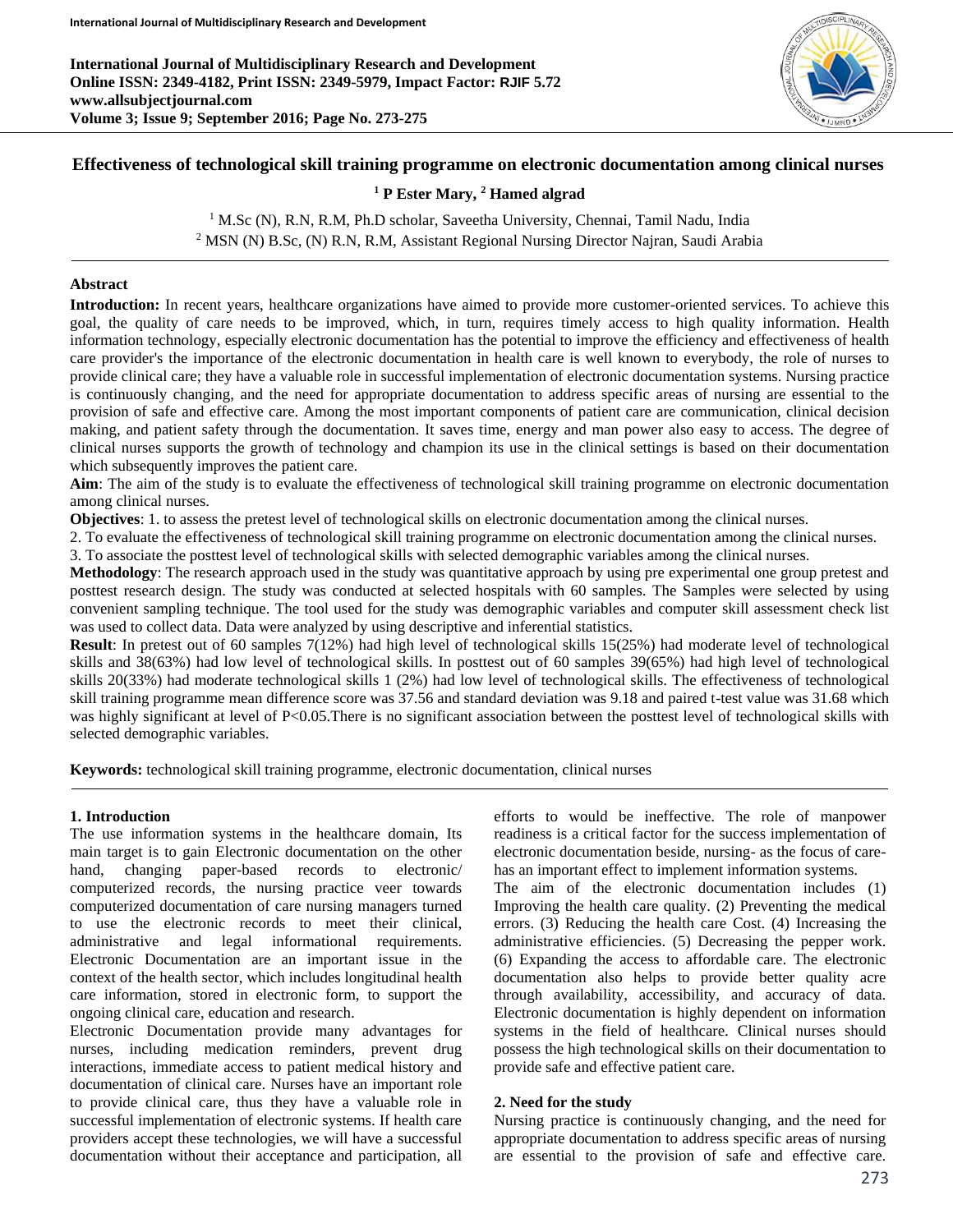Among the most important components of patient care are communication, clinical decision making, and patient safety through the documentation. It saves time, energy and man power also easy to access. The degree of clinical nurses supports the growth of technology and champion its use in the clinical settings is based on their documentation which subsequently improves the patient care.

Mahdi *et al.* (2014) the most positive attitude towards implementing electronic documentation was improving quality of health care services (86%) and improving the documentation (81%) and the most negative attitude was endangering work position (42.4%), increasing workload and time wasting (49.8%) and endangering information confidentiality and security (54.6%) As the results showed, to concern about information confidentiality and security, to increase the workload and costs was common negative attitude in all studies. Also, to make prevention of duplications and to improve quality of documentation were the most positive attitude. According to findings, the majority of nurses are of the opinion that electronic documentation Complicates service delivery therefore it may reduce motivation and trust to the system.

Casey & Wallis (2015) conducted a study on Acquiring informatics skills and demonstrating those competencies facilitates among the among 100 nurses to practice using informatics knowledge Experimental research design was used. He concluded that Nurses must understand how to access the right information at the right time: how to retrieve, store, and utilize information in order to make the correct decisions. Fundamentally, this is the core of nursing documentation.

Merriam Webster (2012) the development, implementation, and use of technology are integral to the practice of nursing. However, the use of technology in practice creates new educational needs for nurses in regards to possessing knowledge, behavior, and skills for practice. It is important that nursing professionals and other healthcare providers are educated and competent in the proper use of technology as applies to the various disciplines in healthcare. To be competent is to possess specific behaviors, knowledge, skills, and capacity within defined areas. Nurses, especially, must possess competence in nursing practice to provide safe and effective patient care

Hobbs (2012) indicated that healthcare providers have a few interests to use computers, but there is a positive correlation between their knowledge and attitude towards the use of computer

Hier *et al.* (2011) reported that using of computer by healthcare providers was 59.5% at home and 86.75% at work and using of Email was 88.2%(12). In the same study of Jebraeily *et al.* (2010) <sup>[1]</sup> clinician's use of computer was 55.4% at home and 53.6% at work and the use of Email and WWW was 59%. In Jebraeily`s study the highest mean of computer skills by clinicians was Microsoft Word skill(75%) and the Microsoft Access skill was the lowest (40%)(1). The comparison of these studies showed that the mean ICDL skills (especially, Microsoft Word and Access) of nurses in this study is lower than of Hier and Jebraeily`s study. In the research of Hostgaard and Nohr (2004), reported that nurses have less experience to use computer (15.6%) (8)

Jebraeily et al. (2010) <sup>[1]</sup> showed that nurses` level of computer skills was 53.4% (1). In this research, we found that

nurses` level of computer skill was 43.4%. This level is less than of Jebraeily *et al.* study and higher than of Hostgaard and Nohr study. Given that nurses dealing with computer in environments with information systems, it is necessary to improve their skills in this area, particularly in skills such as MS Office. Regarding knowledge about electronic documentation on average, the nurse`s knowledge level was 51.2%. In Jebraeily *et al.* were 64%

Moody (2010) in a study that surveyed nurses` perceptions, attitude and preference on electronic documentation stated that nurses believe the documentation is a care facilitator (81%), improves clinical documentation (75%), threatens information confidentiality (54%) and increases workload (66%). In this study nurse believes that EHR improves clinical documentation (76.8%), threatens information confidentiality and security (81.4%) and increases workload (46.6%).

Amatayacul (2010) believe that to assess readiness of healthcare providers for implementing EHR, their computer skills, knowledge and attitude should be surveyed Terry and colleagues (2008) showed that the readiness of healthcare providers is related to their computer skills and knowledge about EHR. They stated that physicians, nurses and other providers who have high computer skills would welcome the implementation of electronic documentation

## **3. Statement of the problem**

Effectiveness of Technological Skill Training Programme on electronic documentation among Clinical Nurses

### **4. Objectives**

- 1. To assess the pretest level of technological skills on electronic documentation among the clinical nurses.
- 2. To evaluate the effectiveness of technological skill training programme on electronic documentation among the clinical nurses.
- 3. To associate the posttest level of technological skills with selected demographic variables among the clinical nurse

### **5. Hypothesis**

There is a significant increase in the level of technological skills after receiving the technological skill training programme on electronic documentation than before among the clinical nurses.

### **6. Methods and materials used**

The research approach used in the study was quantitative approach by using pre experimental one group pretest and posttest research design. The study was conducted at selected hospitals with 60 samples. The Samples were selected by using convenient sampling technique. Explained the study samples and got consent from the samples. Technological skill training programme was given for 3 days. The tool used for the study was demographic variables and computer skill assessment check list was used to collect data. Posttest was done by using the same tool. Data were analyzed by using descriptive and inferential statistics.

### **7. Results**

In pretest out of 60 samples 7(12%) had high level of technological skills 15(25%) had moderate level of technological skills and 38(63%) had low level of technological skills. In posttest out of 60 samples 39(65%) had